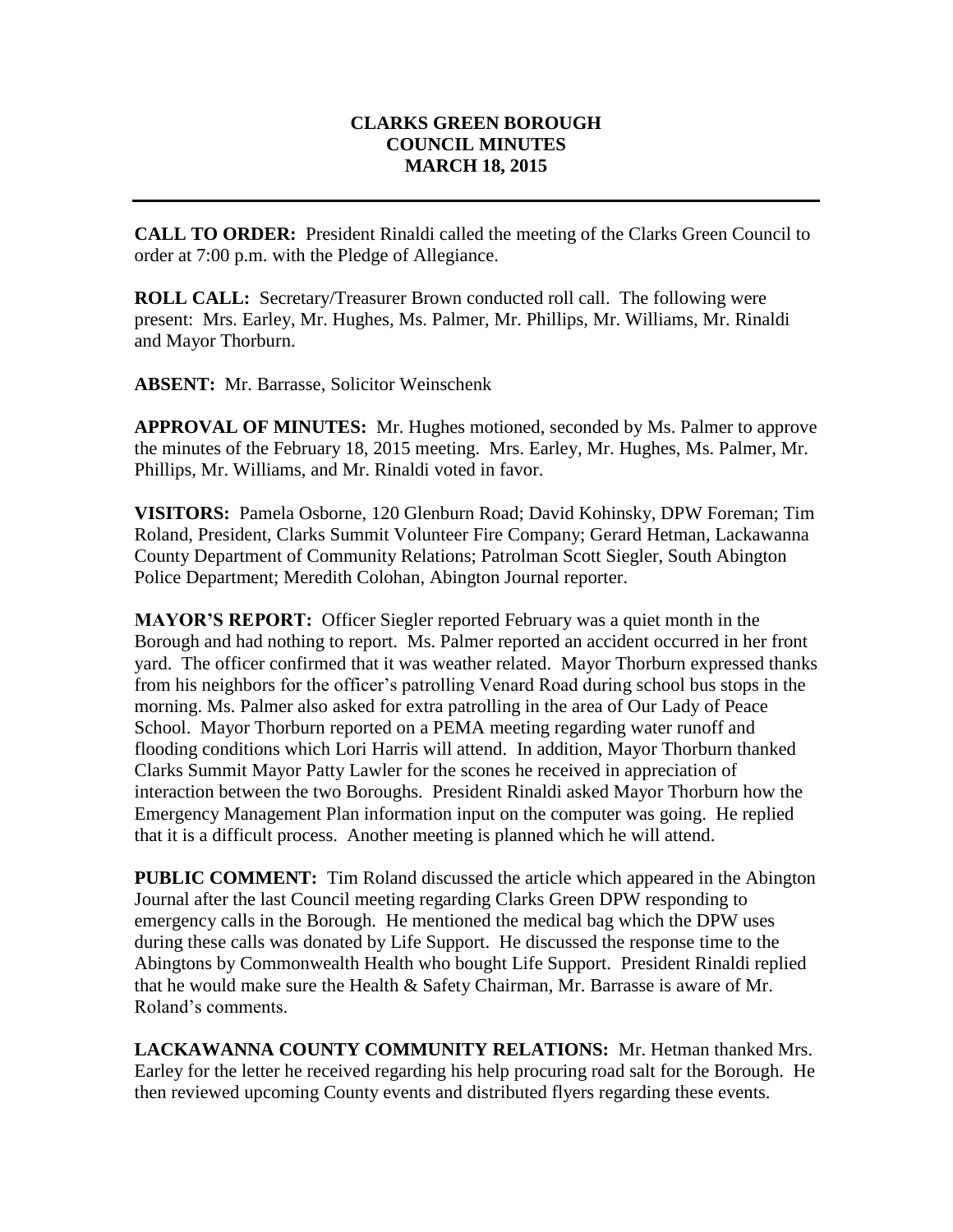**SOLICITOR'S REPORT:** There was no report in Solicitor Weinschenk's absence.

**PUBLIC WORKS:** At Mrs. Earley's request, the DPW foreman David Kohinsky attended the Council meeting to report on the sewer blockage problem at 315 S. Abington Road. He will involve the Borough Engineer for his recommendations regarding the maintenance of the root blockage problems and repairs. Mr. Kohinsky reminded Council that he should be involved with new sewer hook-ups for residences to make sure they are connected correctly. Mr. Hughes thanked Mr. Kohinsky for his thorough report and for the work the DEP crew did at this property. Mrs. Earley then discussed the bill which the Borough has received from American Rooter. Further discussion regarding the bill will take place at the next Council meeting. President Rinaldi mentioned involving the Clarks Green Shade Tree Commission in dealing with the tree root issues. Mr. Phillips mentioned getting an hourly rate from American Rooter for the root removal. Mrs. Earley reported that she sent letters to Gerard Hetman and to Virginia Kehoe, Clarks Summit Borough Manager, thanking them for the help they gave to Clarks Green Borough procuring road salt this winter.

**TREASURER'S REPORT AND BILL APPROVAL:** The Treasurer's Report was presented by Mr. Hughes and filed for audit. Current fund balances are as follows:

| <b>Capital Fund Money Market</b> | \$<br>29,359.92  |
|----------------------------------|------------------|
| General Fund Checking            | 99,028.97        |
| <b>General Fund Money Market</b> | 35,248.68        |
| Sewer Fund Checking              | 261,029.78       |
| <b>Sewer Fund Money Market</b>   | 84,935.95        |
| <b>State Funds Checking</b>      | 4,293.70         |
| <b>Total Checking/Savings</b>    | \$<br>513,897.00 |

Mr. Hughes reported the quarterly sewer payment was made from the General Fund checking account rather than the Sewer Fund checking account which will be corrected on next month's report. He then compared account balances of last year and last month. With no questions from Council, Ms. Palmer motioned, seconded by Mr. Phillips to accept the Treasurer's Report and ratify the payment of the bills. Ms. Palmer, Mrs. Earley, Mr. Hughes, Mr. Williams, Mr. Phillips and Mr. Rinaldi voted in favor. Mr. Hughes discussed the Budget vs. Actual report and compared current amounts with those of last year and last month. He also reviewed current sewer account balances.

**PERSONNEL:** Mr. Williams discussed the Guidelines for Ethical Performance. He reported the Borough Solicitor recommended changes in verbiage for two of the items. Mr. Hughes motioned, seconded by Mr. Williams to adopt the Clarks Green Guidelines for Ethical Performance. Mrs. Earley, Mr. Phillips, Ms. Palmer, Mr. Hughes, Mr. Williams and Mr. Rinaldi voted in favor. Mr. Rinaldi reported he had been talking with Office Assistant Sharon Barrett about her difficulty working with employee timesheets in regards to Comp time. This matter will be discussed at the next Work Session.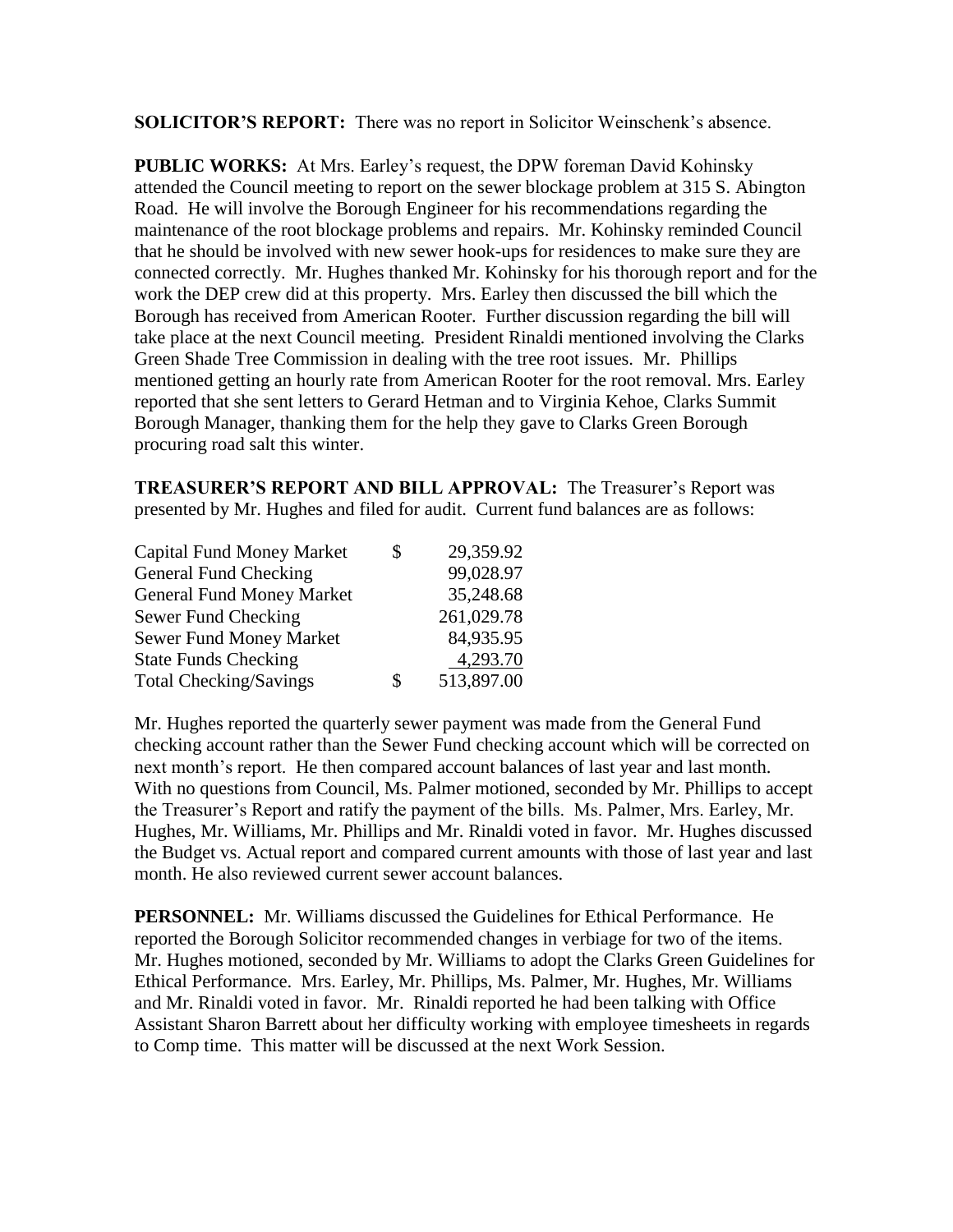**BUILDING & GROUNDS:** Mr. Phillips reported on a seminar which Zoning Officer Harris will attend. He also reported on the parking lot application to the Planning Commission on Cook Street as well as the issue with the Mantiss property which adjoins the Borough property. Mr. Rinaldi reported in 2004 the Borough entered into an agreement with the previous owner of the Mantiss property. This agreement allowed the Borough to place their dumpsters by the Borough sheds, next to dumpsters belonging to the adjoining property. The leaning wall and the gas line servicing the adjoining property was also discussed.

**HEALTH & SAFETY:** There was no report in Mr. Barrasse's absence.

**REFUSE & RECYCLING:** Ms. Palmer reported she talked with Tony Puorro, the owner of County Waste regarding some sort of upcoming recycling event, which could possibly be coordinated with Clarks Summit Borough.

**AAJRB:** Ms. Palmer has minutes which she will forward to Secretary Brown for distribution to everyone on Council. Mr. Rinaldi reported he will be sending a letter to other AAJRB member municipalities inviting them to attend a future AAJRB meeting.

**ACOG:** Ms. Palmer reported on a very informative presentation by Friends of Lackawanna regarding the landfill expansion. The article in the Abington Journal covered the meeting. She also reported there is a meeting tomorrow night at the Dunmore Borough building regarding the zoning issue they are working on.

**ABINGTON REGIONAL WASTEWATER AUTHORITY:** Mr. Rinaldi reported the ARWA Construction Update as well as the Director's Report have been printed and are available for review in the Borough office. New reports will be available every month. Mr. Hughes presented questions about the progress report. Mr. Rinaldi stated Gannett Fleming reports that approximately 78% of the entire project has been completed. The Engineer states the contract completion date is October 2015. Mr. Hughes also questioned unpaid bills, particularly the large amount for the PP&L bill. Mr. Rinaldi reported at the time the plant updated its electrical service, PP&L was unable to bill for that period of time. The bills have now caught up for that period of time which explains the larger than normal amount. Mr. Hughes also asked about the change orders. The Engineer has assured the ARWA Board that the change orders are within budget. Ms. Palmer asked the Building and Grounds Chairman, Mr. Phillips about a complaint she filed on 2-5-2015 which was prepared by the Zoning Officer, due to Ms. Palmer's broken wrist. The complaint was regarding snow removal at the Camp/Dennis property on Grove Street. She forgot to bring it up during the Building & Grounds segment of the meeting. She reported that nothing has been done about the complaint and that whomever is doing the plowing, continues to plow snow into the sidewalks. Pedestrians have to walk on Grove Street to pass this area. President Rinaldi asked Mr. Phillips to follow-up with Zoning Officer Harris regarding this issue. Mayor Thorburn also mentioned a POD that has been parked at a residence on Clark Street for a lengthy time. Mr. Phillips will discuss this issue with the Zoning Officer as well.